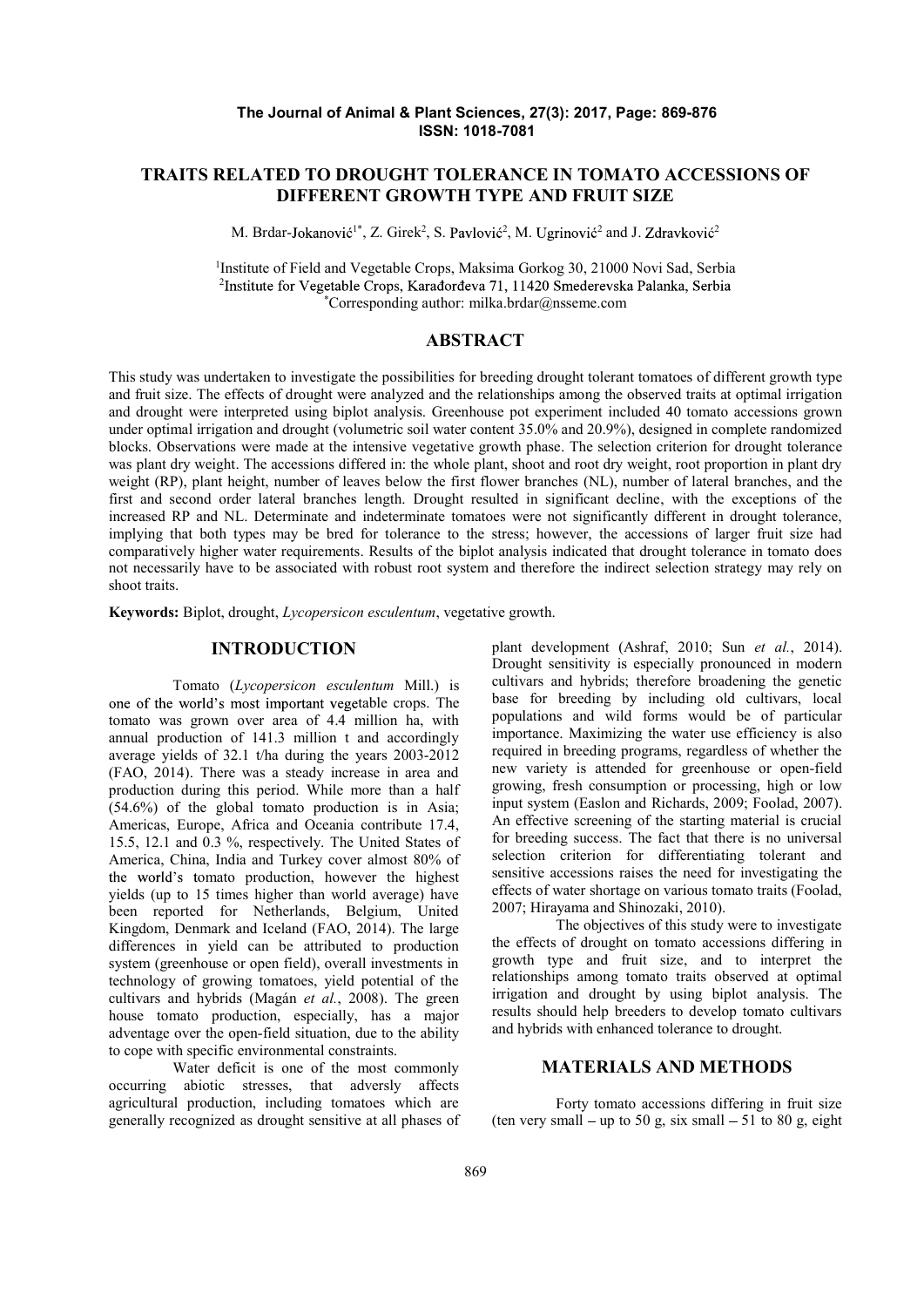medium  $-81$  to 120 g, eleven large  $-121$  to 250 g and five extra-large  $-$  over 250 g) and growth type (21 indeterminate and 19 determinate) have been included in the study. The accessions are part of the tomato germplasm collection maintained at the Institute for classification has been made on the basis of the results of previous long-term field trials.

The experiment was set in pots and conducted in controlled greenhouse conditions, during the tomato growing season of 2011. It was arranged in complete randomized blocks with three replications and 15 plants per replication. Tomato seedlings grown in optimal conditions were transplanted in plastic pots (one seedling per pot) filled with commercial compost (Biolan C1-B, 600 cm<sup>3</sup> per pot) and irrigated optimally. After ten days, drought, conce half of the plants were subjected to drought treatment while the other half remained in the optimal irrigation regime (control). The optimal irrigation and drought volumetric soil water contents were 35.0% and 20.9%, respectively, adjusted on the daily basis using time domain refractometer probe (TRASE, Soil Moisture Equipment Corp., USA). The experiment was completed after ten days and the following were measured: plant, shoot and root dry weights (g), plant height (cm), number of leaves below the first flower branches, number of lateral branches, and first and second order lateral branches lengths (cm). Dry weight was determined by drying in oven at 80°C, to constant weight. In addition, root proportion in plant dry weight (%) was calculated.

Basic statistic parameters (mean, standard error of mean, minimum and maximum values) were calculated. The data were processed by analysis of variance and the means were compared using LSD test at the 0.05 level of probability. The accession by treatment interactions of plant dry weight (target trait) and other performed on tomatoes (Adalid et al., 2010; Joshi et al., studied traits (explanatory traits) were studied using a genetic covariate by environment biplot (Yan and Tinker, 2006). Data processing was performed using Statistica 12 software package (StatSoft, USA).

### RESULTS AND DISCUSSION

The tomato accessions exhibited significant differences in terms of all investigated traits, in both the optimal irrigation and water deficit (Table 1). Considerably wide intervals of variations that are noted for the traits were expected, because the accessions represent phenotypically heterogeneous material collected over a large territory. The drought treatment exerted a significant influence on all investigated traits, with the exception of number of leaves below the first flower branches, which remained virtually the same at optimal and limited irrigation. As expected, the traits were in most cases reduced by drought treatment; with the values ranging from 87.9 (number of lateral branches)

Vegetable Crops, Smederevska Palanka, Serbia, and their al., 2013; Ghebremariam et al., 2013; Shamim et al., to 27.9% (first order lateral branches length) of the values determined for the control. Negative effects of limited irrigation on the parameters of tomato vegetative growth have been reported by other authors (Foolad, 2007; Chavan et al., 2010; Nahar and Ullah, 2012; George et 2014) and those effects are more pronounced for the treatments imposed at earlier phases of plant development (Nuruddin et al., 2003; Pervez et al., 2009).

Root proportion in plant dry weight was the only trait increased in drought (183.1% with the respect to control), which is probably due to the fact that tomato roots were less affected by drought than the shoots (64.3% and 35.6 of the control, respectively). Alternaely, the root growth of plants is increased to overcome drought, concerned with capturing moist pocket in the rhizosphere (Takeuchi et al., 2016). Similarly, Albacete et al. (2008) attributed the increased root/shoot ratio in hydroponically grown tomato to reducing effect of salinity stress on shoots. It is important to note that the discussed values correspond to the average effects of drought on 40 divergent tomatoes. Therefore, the vast intervals of variation noted for root dry weight and root proportion in plant dry weight (23.0 to 165.8 and 73.1 to 345.2 % of the control, respectively) imply the differences among the accessions in terms of root adjustment to drought stress. The significant variability that has been found among the accessions represents a good starting point for breeding tomato characterized by enhanced tolerance to drought.

In order to further investigate the effects of drought on tomato, a genetic covariate by environment biplot (Yan and Tinker, 2006) was constructed. The biplot analysis has become an often used tool for processing data in agronomic research; including those 2011; Panthee et al., 2013; Hernández et al., 2014). In our study, the biplot interprets accession by treatment interaction of plant dry weight using the values of explanatory traits. Plant dry weight was regarded as target trait and all other traits were regarded as explanatory traits (covariates) of the target trait. As depicted in Figure 1, the two moisture conditions (irrigation and drought) differed in terms of the analyzed relations with plant dry weight. Though, the strongest association was observed for shoot dry weight (the longest vector), which correlated positively to plant dry weight at both irrigation and drought (acute angles between trait association and environmental vectors). This was expected, since shoot dry weight at both irrigation regimes represents a great majority of the plant dry weight. The two irrigation regimes were also common in the positive associations of plant dry weight to the plant height, as well as to first and second order lateral branches lengths. However, root proportion in plant dry weight correlated negatively to plant dry weight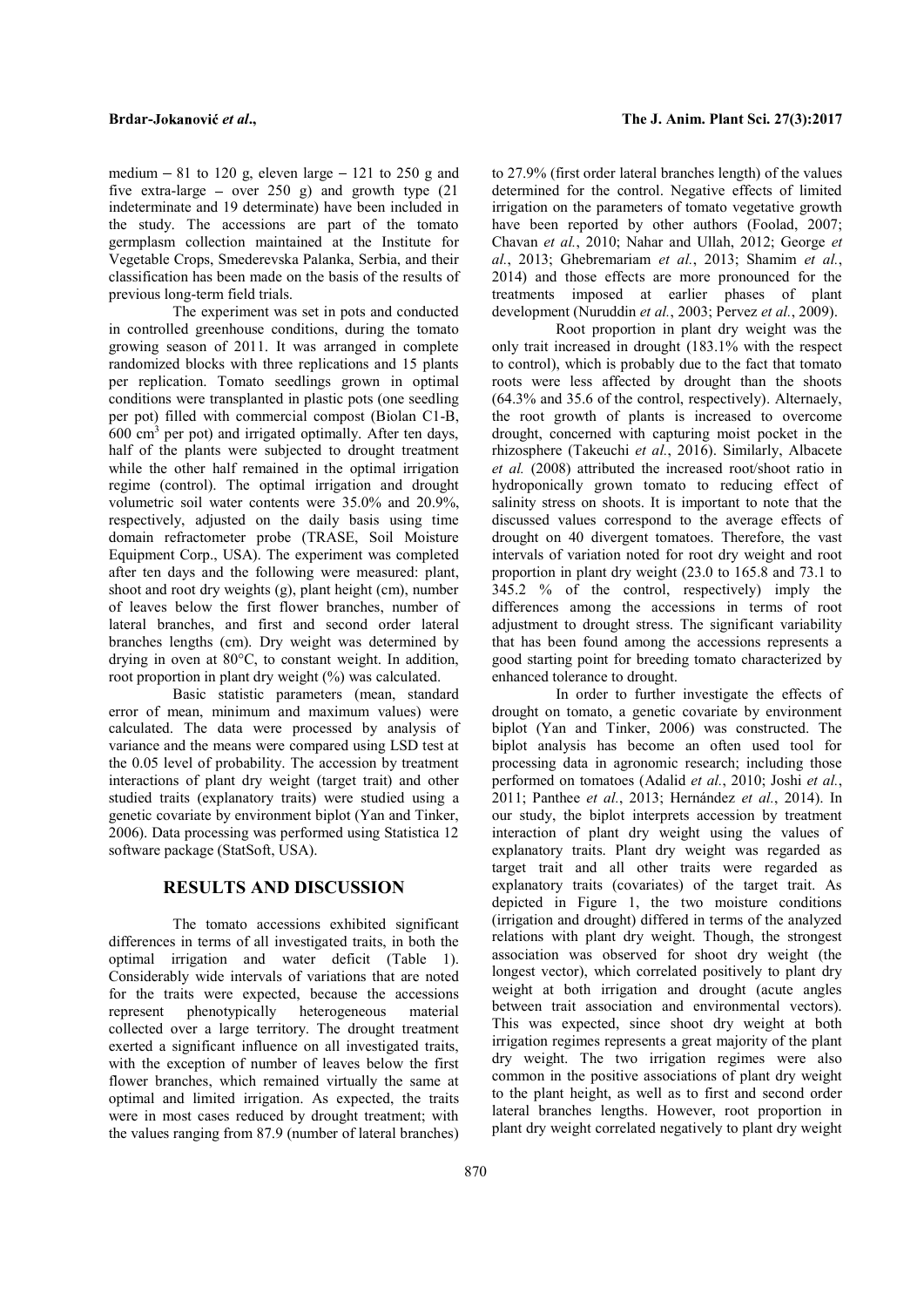only at drought and root dry weight correlated positively to plant dry weight only at irrigation, indicating that drought tolerance in tomato does not necessarily have to be associated with robust root system.

Therefore, indirect selection strategy for tomato drought tolerance may rely on shoot traits, such as dry weight, plant height, and first and second order lateral branches length, having in mind their similar associations to the plant dry weight. Nevertheless, it should be noted that these observations refer to pot grown plants. According to Bagiu and Nedelea (2012), field grown tomatoes generally tolerate drought due to deeper and stronger rooting, while the indirectly cultivated require watering due to less developed root system.

|  |  | Table 1. The effects of drought on 40 tomato accessions, at vegetative growth stage. |  |  |  |
|--|--|--------------------------------------------------------------------------------------|--|--|--|
|--|--|--------------------------------------------------------------------------------------|--|--|--|

| Treatment      |                     | <b>PDW</b>        | <b>SDW</b>        | <b>RDW</b>       | RP               | PH                | NL                 | <b>NLB</b>        | LLB1              | LLB2              |
|----------------|---------------------|-------------------|-------------------|------------------|------------------|-------------------|--------------------|-------------------|-------------------|-------------------|
| Irrigation     | Mean                | $156.3^{\circ}$   | $149.6^{\circ}$   | 6.7 <sup>a</sup> | 4.4 <sup>a</sup> | $94.6^{\circ}$    | $6.5^{\mathrm{a}}$ | 6.2 <sup>a</sup>  | $35.8^{a}$        | 31.3 <sup>a</sup> |
|                | <b>SE</b>           | 4.7               | 4.5               | 0.3              | 0.2              | 2.4               | 0.1                | 0.1               | 1.8               | 1.6               |
|                | Min                 | 32.9              | 29.1              | 1.6              | 1.7              | 18.8              | 3.0                | 3.0               | 2.1               | 2.9               |
|                | <b>Max</b>          | 280.9             | 268.7             | 16.4             | 11.6             | 146.5             | 9.3                | 9.9               | 92.3              | 76.9              |
|                | LSD <sub>0.05</sub> | 6.5               | 6.1               | 0.3              | 0.2              | 6.3               | 1.5                | 1.1               | 6.1               | 5.8               |
|                | LSD <sub>0.01</sub> | 8.7               | 8.1               | 0.4              | 0.2              | 8.4               | 2.0                | 1.5               | 8.1               | 7.6               |
| <b>Drought</b> | Mean                | 36.6 <sup>b</sup> | 35.6 <sup>b</sup> | $64.3^{b}$       | $183.1^{b}$      | 73.6 <sup>b</sup> | 95.7 <sup>a</sup>  | 87.9 <sup>b</sup> | 27.9 <sup>b</sup> | 31.6 <sup>b</sup> |
|                | <b>SE</b>           | 2.3               | 2.4               | 4.5              | 10.3             | 1.2               | 0.6                | 1.4               | 2.7               | 3.6               |
|                | Min                 | 15.7              | 15.2              | 23.0             | 73.1             | 59.3              | 89.5               | 69.3              | 5.1               | 10.0              |
|                | Max                 | 79.7              | 82.5              | 165.8            | 345.2            | 87.9              | 102.8              | 102.4             | 82.3              | 129.3             |
|                | LSD <sub>0.05</sub> | 3.1               | 3.2               | 6.9              | 15.1             | 4.5               | 17.3               | 13.1              | 6.9               | 8.5               |
|                | LSD <sub>0.01</sub> | 4.1               | 4.2               | 9.2              | 20.1             | 5.9               | 23.0               | 17.4              | 9.1               | 11.3              |

PDW-plant dry weight (g), SDW-shoot dry weight (g), RDW-root dry weight (g), RP-root proportion in plant dry weight  $\frac{6}{9}$ , PHplant height (cm), NL-number of leaves below the first flower branches, NLB-number of lateral branches, LLB1, LLB2-first and second order lateral branches length (cm)

Values corresponding to drought treatment are % with respect to the irrigated control (100%)

a, b mean values within the columns followed by the same letter do not differ at the 0.05 level of probability, according to LSD test SE-standard error of mean





SDW-shoot dry weight, RDW-root dry weight, RP-root proportion in plant dry weight, PH-plant height, NL-number of leaves below the first flower branches, NLB-number of lateral branches, LLB1, LLB2-first and second order lateral branches length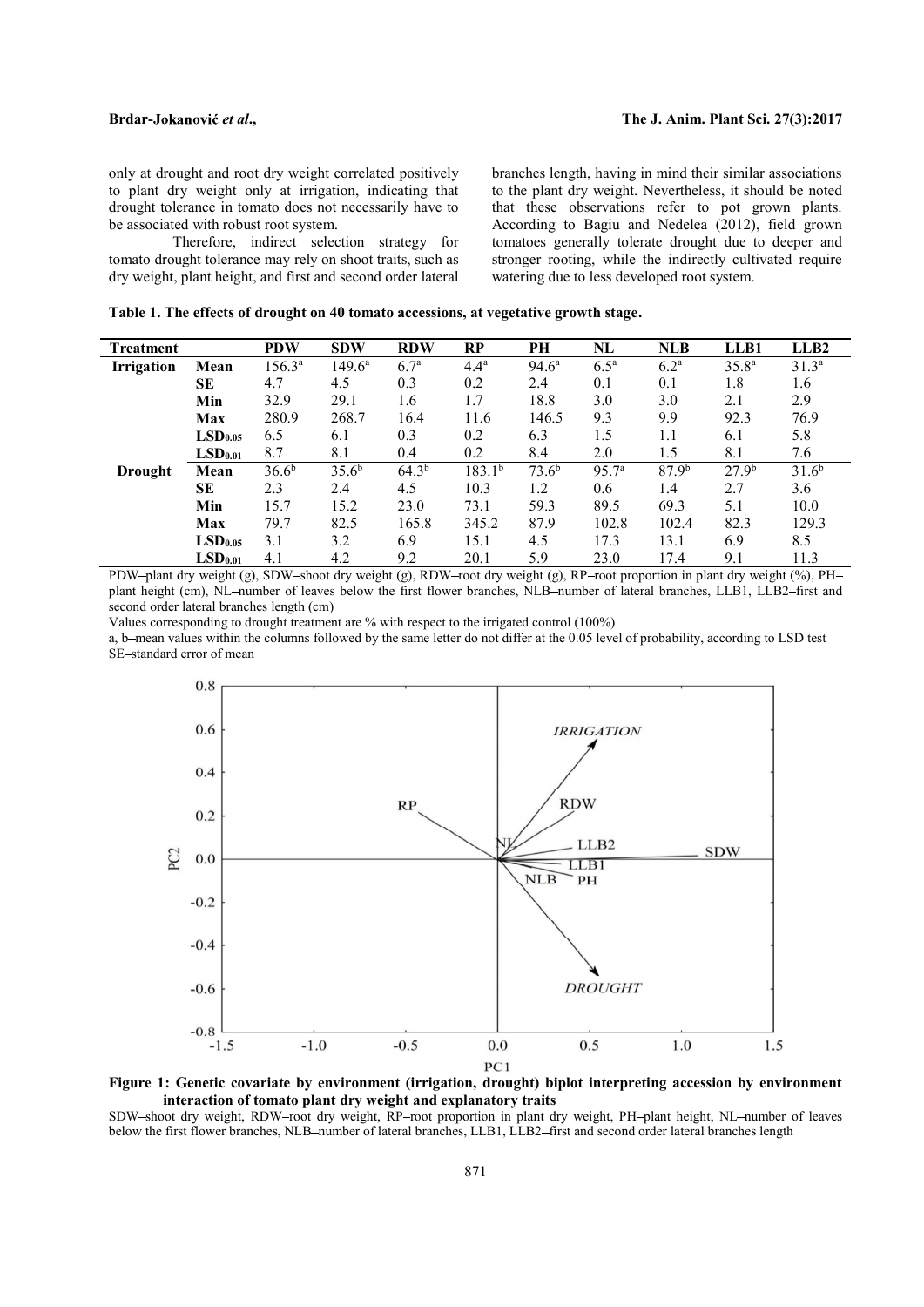An important feature of tomato as an agricultural plant is a great diversity among the cultivars and hybrids, which partly results from adaptation to different cropping systems required for tomatoes produced for different purposes. According to their use, tomato varieties may be divided into those for fresh consumption and those for processing. Varieties attended for processing are usually of determinant growth type, uniform ripening and homogenous fruit shape and size (Díez and Nuez, 2008). Varieties for fresh consumption often have long harvesting period (indeterminate growth type), with fruit size ranging from very small (cherry type, up to 30 g) to extra-large (250 g and more), depending on the preferences of the specific consumers (Solanke and Kumar, 2013). In order to investigate the possibilities for breeding drought tolerant tomatoes attended for different purposes, we compared the effects of drought treatment on tomato accessions differing in growth type and fruit size. Plant dry weight was used as selection criterion for drought tolerance.

When optimally irrigated, accessions of indeterminate growth type had greater plant dry weight a)

from the determinant ones; while no significant difference in plant dry weight reduction due to limited irrigation was found between the two varietal types (Figure 2 a, b). Therefore; although the indeterminate tomatoes are more robust than the determinant ones even at the phase of vegetative growth, both types may be bred for drought tolerance. At optimal irrigation, the accessions with smaller fruits generally had lower plant dry weight yields and vice versa (Figure 2 c), implying the positive association between the weight of vegetative parts of plants and future fruit weight. In addition, strong positive linear relationship was found between fruit size and plant dry weight reduction due to the imposed drought treatment (Figure 2 d). It implies that tomato varieties with extra-large and large fruits have more water requirements that begin earlier in plant development, at least at the phase of intensive vegetative growth. However, further research comprising the observations made at both vegetative and reproductive phases of tomato development and including both fruit weight and number of fruits per plant would be required to confirm the hypothesis.



Growth type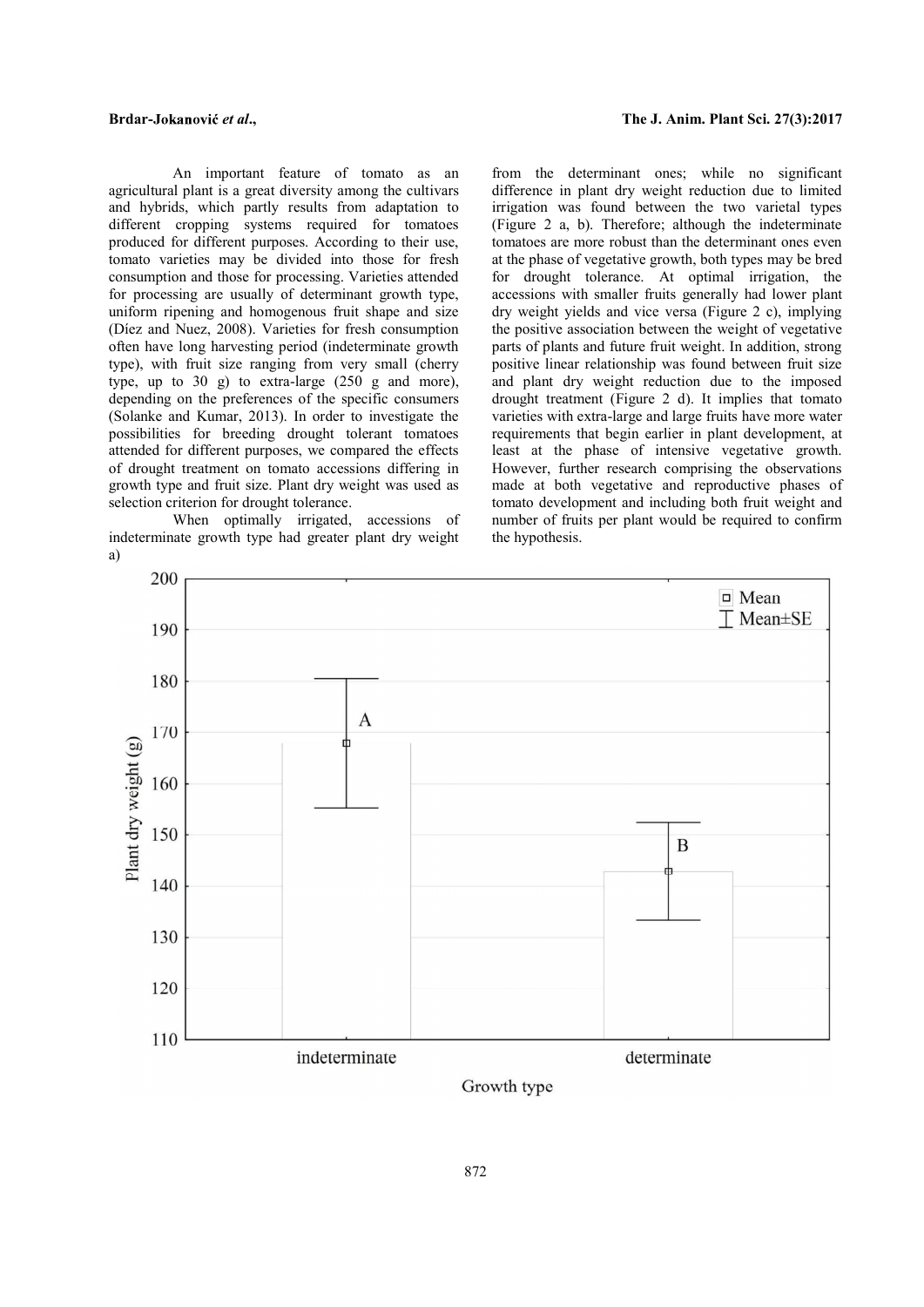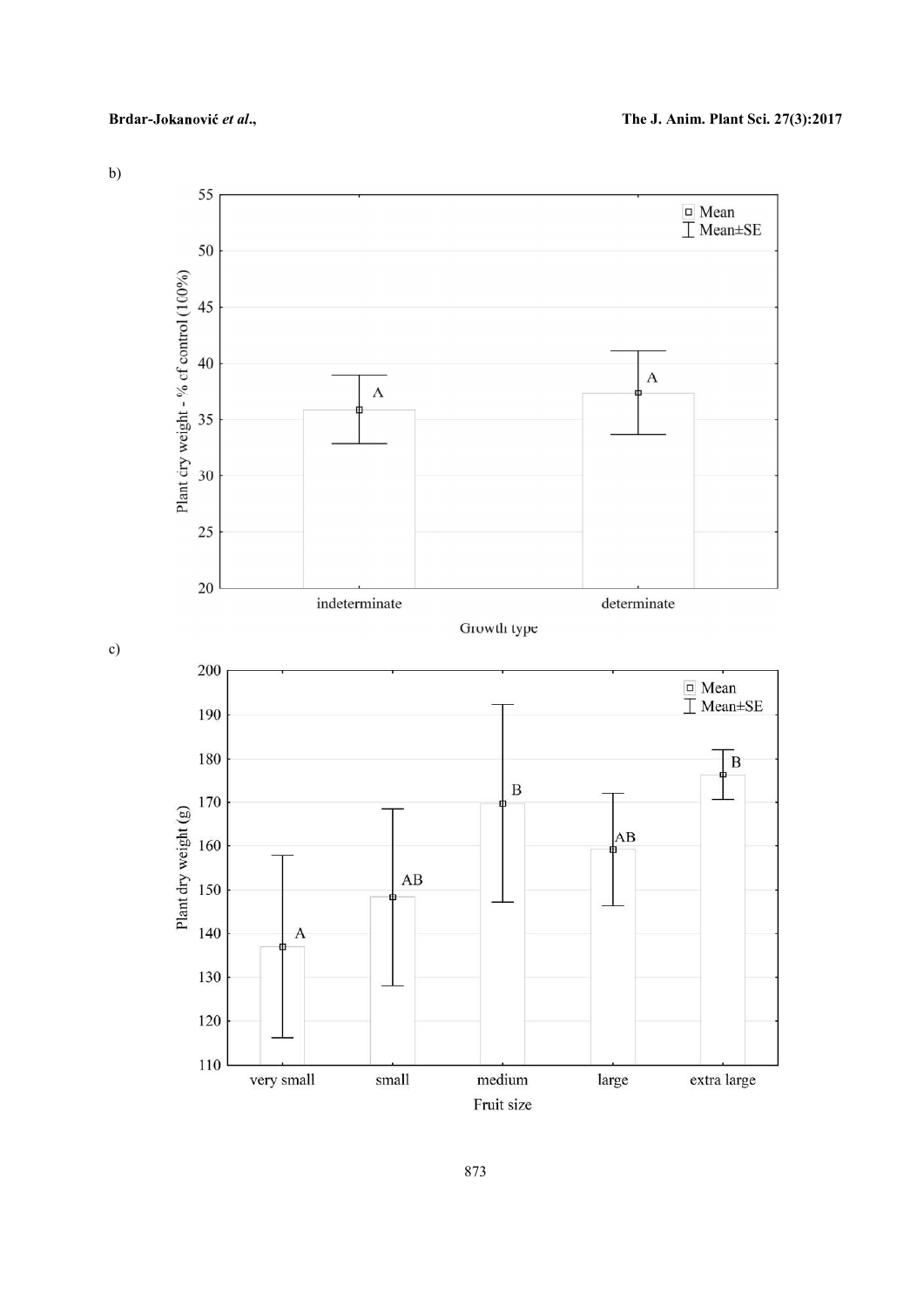d)



Figure 2: The effects of drought on plant dry weight in 40 tomato accessions differing in growth type and fruit size  $(a, c$ -optimal irrigation, b, d-drought)

Regarding other investigated traits, the comparisons of the drought effects on tomatoes of different growth type and fruit size are given in Table 2. At optimal irrigation, the indeterminate accessions were more robust than the determinate types and therefore were characterized by higher values for the majority of the analyzed traits; the exceptions were those related to root system. However, the two groups of accessions were affected by limited irrigation to the similar extent, confirming once again the possibility for breeding drought tolerant tomato regardless of growth type. Concerning the groups of accessions of different fruit sizes and optimal irrigation, significant variability was found in terms of all observed traits. However, the variation was probably in most cases due to genotypic differences that are not related to fruit size, since only shoot dry weights tended to have higher values in groups of accessions characterized by larger fruits and vice versa. Similar to the plant dry weight, the shoot dry weights of the accessions of larger fruits were more affected by drought than those of the accessions of smaller fruits. Number of leaves below the first flower branches and first order lateral branches length were affected to the similar extent in all groups, while the accessions of larger fruits had larger reduction in second order lateral branches length and higher increase in root proportion in plant dry weight. Therefore, limited irrigation affects both determinate and indeterminate tomatoes to the similar extent and both types may be bred for drought tolerance. Generally, tomato accessions of larger fruits have comparatively high water requirements, even still at the phase of intensive vegetative growth.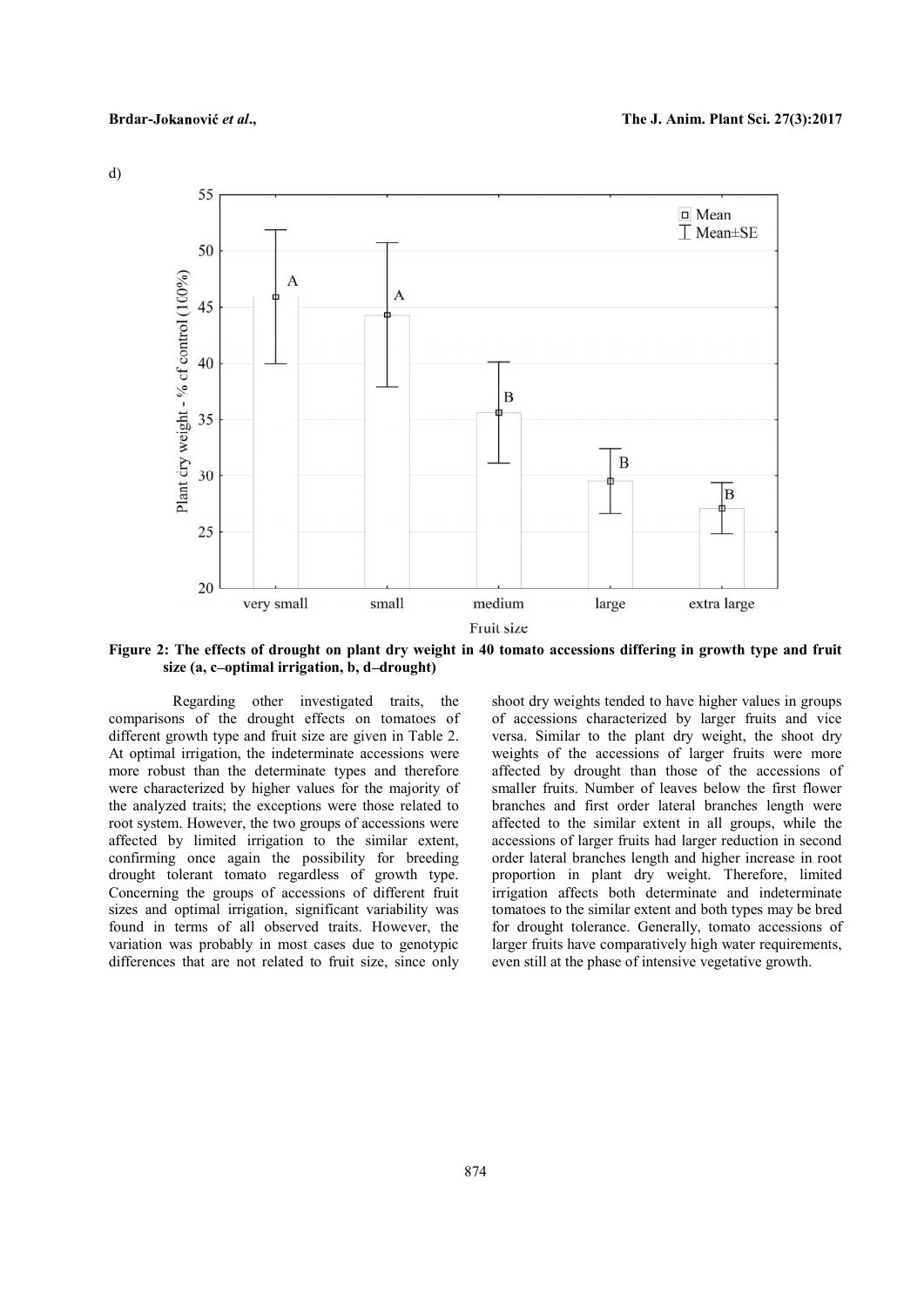| Treatment      | Accession          | Group              | <b>SDW</b>         | <b>RDW</b>        | RP                 | PH                    | NL                | <b>NLB</b>         | LLB1               | LLB <sub>2</sub>     |  |
|----------------|--------------------|--------------------|--------------------|-------------------|--------------------|-----------------------|-------------------|--------------------|--------------------|----------------------|--|
| Irrigation     | <b>Growth type</b> | <b>Determinate</b> | 136.7 <sup>a</sup> | 6.2 <sup>a</sup>  | 4.8 <sup>a</sup>   | $74.6^{\rm a}$        | 5.9 <sup>a</sup>  | 5.7 <sup>a</sup>   | $26.3^{a}$         | $23.1^{\circ}$       |  |
|                |                    | Indeterminate      | 160.7 <sup>b</sup> | 7.2 <sup>a</sup>  | $4.1^{\circ}$      | 111.9 <sup>b</sup>    | 7.0 <sup>b</sup>  | 6.7 <sup>b</sup>   | 43.9 <sup>b</sup>  | $38.4^{b}$           |  |
|                | <b>Fruit size</b>  | <b>Very small</b>  | $131.4^a$          | 5.6 <sup>a</sup>  | 4.6 <sup>ab</sup>  | $101.5^{ab}$          | 6.7 <sup>ab</sup> | 6.8 <sup>a</sup>   | 35.6 <sup>ab</sup> | $39.4^{\rm a}$       |  |
|                |                    | Small              | $143.0^{ab}$       | 5.3 <sup>a</sup>  | 3.8 <sup>a</sup>   | $87.1^{ac}$           | 6.2 <sup>a</sup>  | $6.2^{ab}$         | $24.4^\circ$       | 20.3 <sup>b</sup>    |  |
|                |                    | <b>Medium</b>      | 161.7 <sup>b</sup> | 8.1 <sup>b</sup>  | $4.4^{ab}$         | $97.4$ <sup>abc</sup> | 6.3 <sup>a</sup>  | 6.0 <sup>b</sup>   | $43.5^{\circ}$     | 34.6 <sup>ac</sup>   |  |
|                |                    | Large              | $151.3^{ab}$       | 7.9 <sup>b</sup>  | $5.2^{\rm b}$      | $85.5^\circ$          | 6.3 <sup>a</sup>  | 5.9 <sup>b</sup>   | $32.6^{bc}$        | $27.4^{bc}$          |  |
|                |                    | Extra large        | 170.6 <sup>b</sup> | 5.8 <sup>ab</sup> | 3.3 <sup>a</sup>   | 107.1 <sup>b</sup>    | 7.2 <sup>b</sup>  | 6.3 <sup>ab</sup>  | 44.9 <sup>a</sup>  | $32.4$ <sup>ac</sup> |  |
| <b>Drought</b> | <b>Growth type</b> | <b>Determinate</b> | $36.5^{\rm a}$     | $59.4^{\circ}$    | $173.4^{\circ}$    | $74.6^{\rm a}$        | 95.8 <sup>a</sup> | $87.5^{\rm a}$     | $30.0^{\rm a}$     | 29.7 <sup>a</sup>    |  |
|                |                    | Indeterminate      | 34.8 <sup>a</sup>  | $68.5^{\rm a}$    | $191.6^a$          | $72.8^{\rm a}$        | 97.0 <sup>a</sup> | 89.1 <sup>a</sup>  | $26.2^{\rm a}$     | 33.7 <sup>a</sup>    |  |
|                | <b>Fruit size</b>  | <b>Very small</b>  | $45.5^{\rm a}$     | $66.5^{ab}$       | 157.8 <sup>a</sup> | $78.0^{\circ}$        | $95.0^{\circ}$    | $90.2^{ab}$        | $28.9^{\rm a}$     | $40.5^{\rm a}$       |  |
|                |                    | Small              | $42.8^{ab}$        | $84.6^\circ$      | $187.5^{\circ}$    | $75.6^{ab}$           | 97.6 <sup>a</sup> | $86.1^{ab}$        | 29.7 <sup>a</sup>  | $39.1^{ab}$          |  |
|                |                    | <b>Medium</b>      | $34.9^{bc}$        | $53.4^{\circ}$    | $156.0^{\circ}$    | $72.0^{bc}$           | 97.2 <sup>a</sup> | 88.2 <sup>ab</sup> | $24.6^{\circ}$     | 24.9 <sup>b</sup>    |  |
|                |                    | Large              | 28.4 <sup>cd</sup> | $54.5^{\rm a}$    | $184.0^{\circ}$    | $70.4^\circ$          | 95.9 <sup>a</sup> | $86.0^{\circ}$     | 30.7 <sup>a</sup>  | $28.6^{b}$           |  |
|                |                    | Extra large        | 25.9 <sup>d</sup>  | $76.4^{bc}$       | 270.1 <sup>b</sup> | 72.8 <sup>bc</sup>    | 98.0 <sup>a</sup> | $93.3^{b}$         | $22.8^{\rm a}$     | 25.0 <sup>b</sup>    |  |

|  |               |  |  | Table 2. The effects of drought on 40 tomato accessions differing in growth type and fruit size, at vegetative |  |  |  |  |  |
|--|---------------|--|--|----------------------------------------------------------------------------------------------------------------|--|--|--|--|--|
|  | growth stage. |  |  |                                                                                                                |  |  |  |  |  |

SDW-shoot dry weight (g), RDW-root dry weight (g), RP-root proportion in plant dry weight (%), PH-plant height (cm), NLnumber of leaves below the first flower branches, NLB-number of lateral branches, LLB1, LLB2-first and second order lateral branches length (cm)

Values corresponding to drought treatment are % with respect to the irrigated control (100%)

a, b, c, d–mean values within the columns followed by the same letter do not differ at the 0.05 level of probability, according to LSD test

Conclusions: The tomatoes differed in terms of all the analyzed traits, at both optimal and limited irrigation. The traits were reduced by drought, except of the increased root proportion in plant dry weight and unchanged number of leaves below the first flower branches. Since no significant difference in the response to limited irrigation was found between determinate and indeterminate tomatoes, both may be bred for drought tolerance. The accessions of larger fruit size generally have higher water requirements when compared to those of smaller fruits. The results of the biplot analysis indicated that drought tolerance in tomato does not necessarily have to be associated with robust root system. Bagiu. Therefore, indirect selection strategy may rely on shoot traits, with the note that these observations refer to pot grown plants examined at the vegetative stage of growth. The observed variability is a good starting point for breeding drought tolerant tomato.

Acknowledgements: This work was supported by the Ministry of Education, Science and Technological Development of the Republic of Serbia (projects TR 31005 and TR 31059).

## REFERENCES

Adalid, A.M., S. Roselló, and F. Nuez (2010). Evaluation and selection of tomato accessions (Solanum section *Lycopersicon*) for content of lycopene,

-carotene and ascorbic acid. J. Food Comp. Anal. 23(6): 613-618.

- Albacete, A., M.E. Ghanem, C. Martínez-Andújar, M. Acosta, J. Sánchez-Bravo, V. Martínez, S. Lutts, I.C. Dodd, and F. Pérez-Alfocea (2008). Hormonal changes in relation to biomass partitioning and shoot growth impairment in salinized tomato (Solanum lycopersicum L.) plants. J. Exp. Bot. 59(15): 4119-4131.
- Ashraf, M. (2010). Inducing drought tolerance in plants: Recent advances. Biotechnol. Adv. 28(1): 169- 183.
- A.N., and G. Nedelea (2012). Research concerning drought tolerance in some tomato seedling genotypes. J. Horticulture, Forestry and Biotechnology 16(2): 96-102.
- Chavan, M.L., B.S. Janagoudar, P.R. Dharmatti, and R.V. Koti (2010). Effect of drought on growth attributes of tomato (Lycopersicon esculentum Mill.) genotypes. Indian J. Plant Physi. 15(1): 11-18.
- Díez, M.J., and F. Nuez (2008). Tomato. In: Vegetables II: Fabaceae, Liliaceae, Solanaceae, and Umbelliferae (Handbook of plant breeding), J. Prohens-Tomás, F. Nuez (eds.). Springer, New York. 249-323.
- H.M., and J.H. Richards (2009). Drought response in self-compatible species of tomato (Solanaceae). Am. J. Bot. 96(3): 605-611.